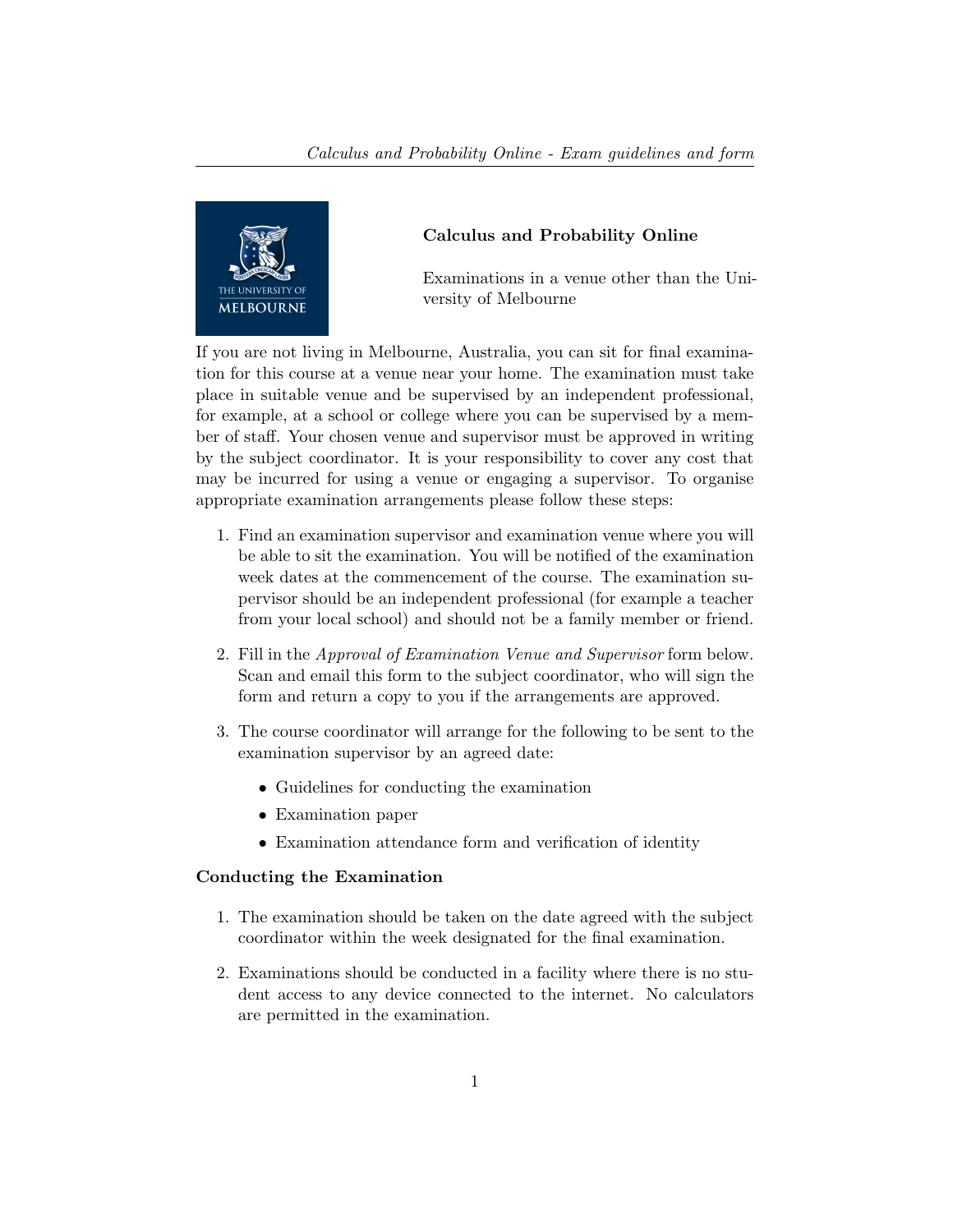- 3. You should bring official photo identification with you to the examination (for example, your passport). The examination supervisor must return a scanned copy of the completed Examination attendance and verification of identity form (see below) together with a scanned copy of examination paper to the subject coordinator by email.
- 4. The examination will take either 1.5 hours (if you are enrolled in one module only) or 3 hours (if you are enrolled in both modules) plus 15 minutes reading time at the beginning of the examination. Students cannot commence writing during reading time. The scheduled examination commencement time is the start of writing time. Students should arrive at the examination room at least 15 minutes before the start time.
- 5. The supervisor should give a warning signal 10 minutes before the end of the examination and a final signal at the end, when all writing must cease.

#### Storage and handling of examinations

- 1. The examination supervisors involved in handling examination papers are responsible for ensuring proper handling and storage of examination papers before the examination, so that no unauthorised access to electronic or hard copies occurs.
- 2. Students must not have access to the examination paper before or after the examination.
- 3. The subject coordinator will make arrangements with the examination supervisor for the return of examination papers (either by scanned secure email or fax).
- 4. The examination supervisor will ensure that the examination papers are returned within one working day of the examination, or by the date specified by the subject coordinator.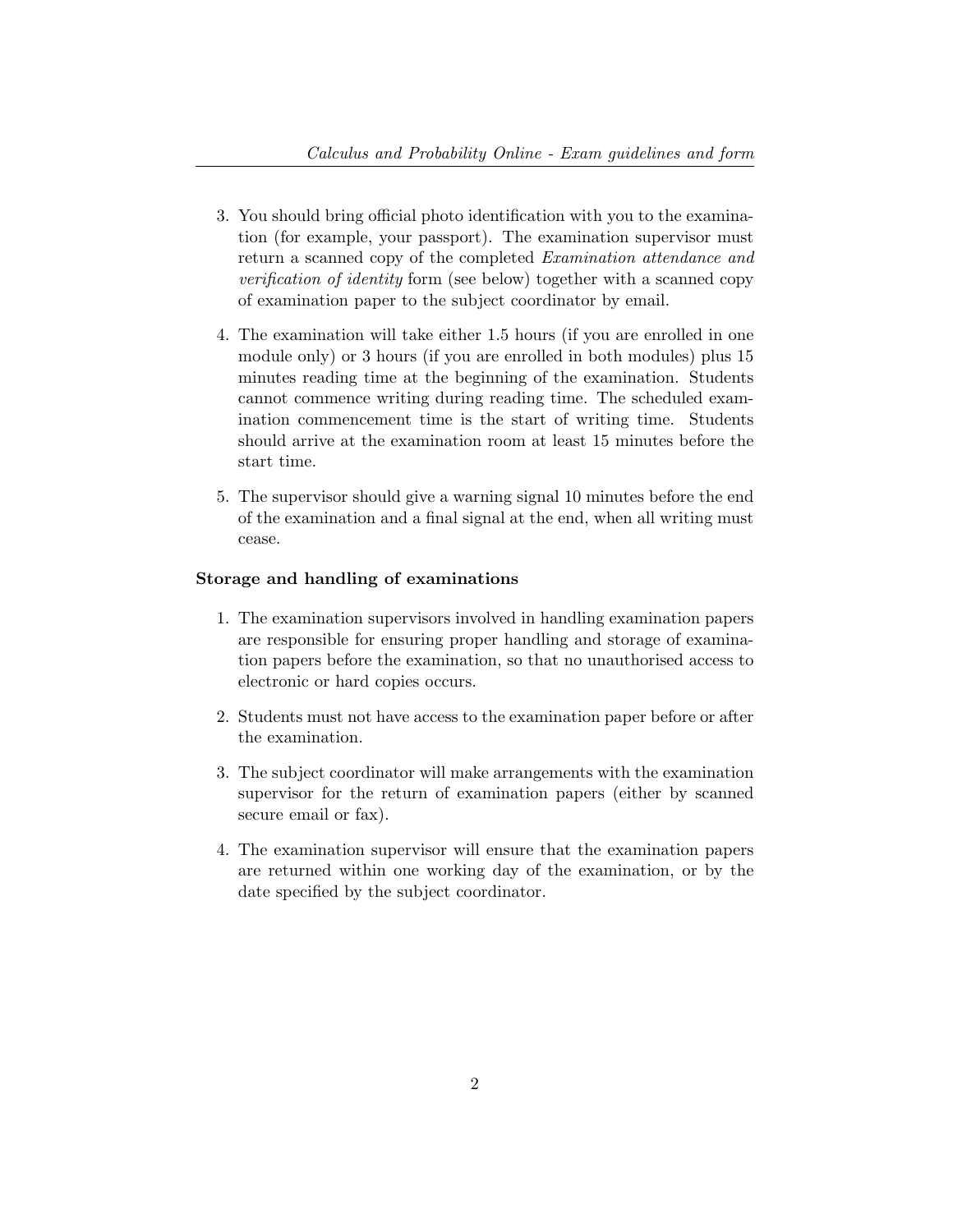

# Approval of Examination venue and supervisor

| Supervisor's Institution/Organisation:                                                                                                             |
|----------------------------------------------------------------------------------------------------------------------------------------------------|
| --------------------------------                                                                                                                   |
|                                                                                                                                                    |
| ,我们也不能在这里的时候,我们也不能在这里的时候,我们也不能会不能会不能会不能会不能会不能会不能会不能会不能会不能会不能会。<br>第2012章 我们的时候,我们的时候,我们的时候,我们的时候,我们的时候,我们的时候,我们的时候,我们的时候,我们的时候,我们的时候,我们的时候,我们的时候,我 |
|                                                                                                                                                    |
|                                                                                                                                                    |